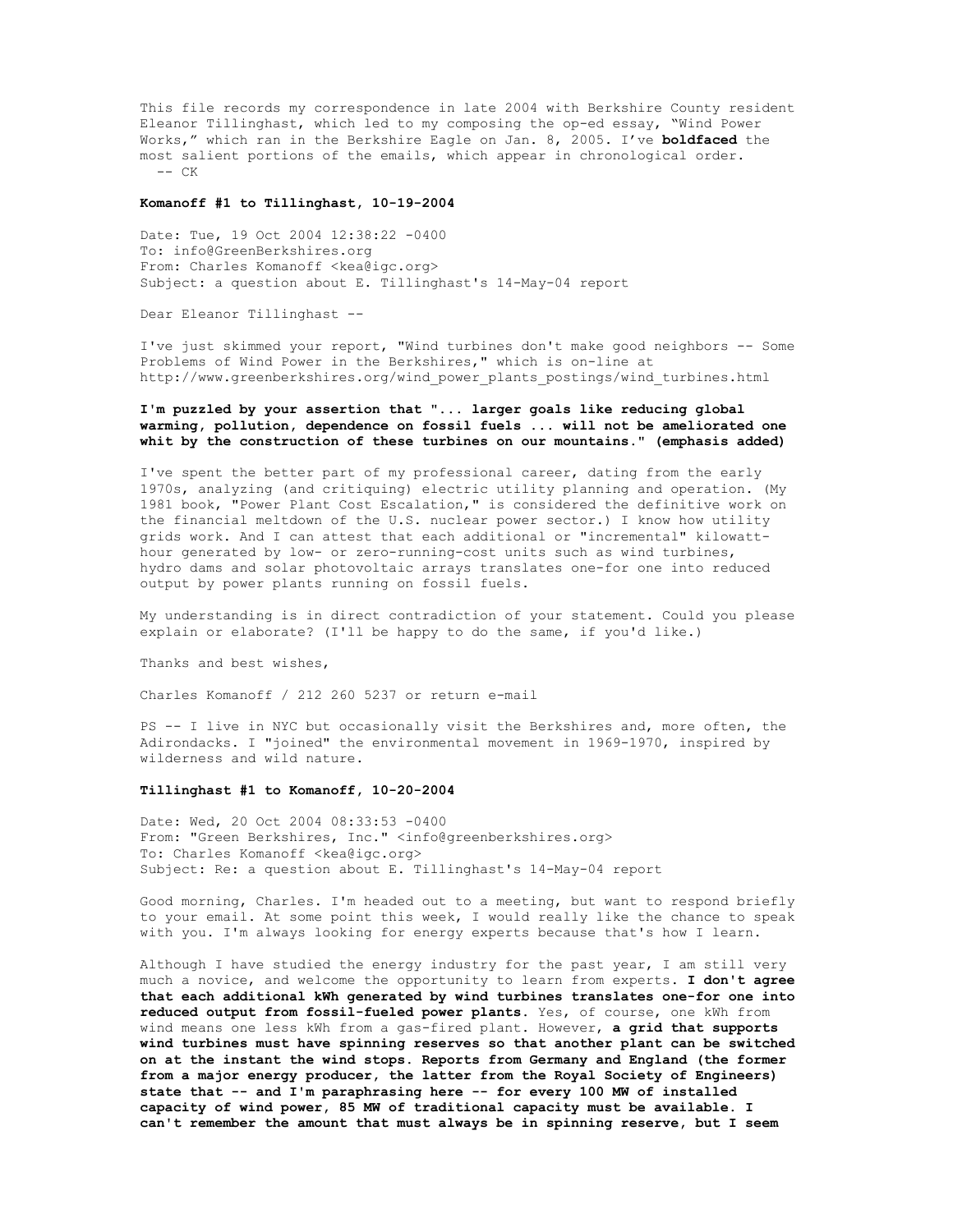**to remember the figure 40%.** To your larger point about my use of the phrase "one whit", I could write reams on this, but only have time at this moment to make a few comments. Our national energy consumption has been climbing, international energy consumption, particularly by China, has been skyrocketing. Both far outpace the potential offsets of covering our Berkshire mountains with wind power plants. The wind power companies wave all sorts of numbers about the pollution offsets from wind turbines. I looked at a 525 MW combined-cycle gasfired power plant proposed by the family of our state's environmental affairs secretary. The pollution caps set by the state were low. If 30 MW of Hoosac wind power (assuming the impossible notion that the plant will produce 30 MW of power annually) meant that 30 MW of power were not produced by that Roy family plant, what would be the results in terms of pollution? I don't remember the exact calculations as I type this (although I can get them for you) but I do remember that the amount of pollution could be retired annually by buying less than \$60,000 of pollution credits. Compare that with the approximately \$3 million American taxpayers and ratepayers will spend annually subsidizing the Hoosac wind power plant. For that amount of money, we could support demand response and energy conservation programs that reduced usage by real numbers, and, over time, made a real difference in global warming, pollution, and use of fossil fuels. Anyway, I could type all morning about this, but I've got to head out to meetings. I look forward to your response, and the opportunity to speak with you later. Thanks for emailing me.

## **Komanoff #2 to Tillinghast, 10-20-2004**

Date: Wed, 20 Oct 2004 09:59:55 -0400 To: "Green Berkshires, Inc." <info@greenberkshires.org> From: Charles Komanoff <kea@igc.org> Subject: Re: a question about E. Tillinghast's 14-May-04 report

Hi Eleanor --

I appreciate your prompt, thoughtful and collegial response. Thank you!

Let me first address spinning reserve; then your "macro" points.

Every grid requires reserve capacity and spinning reserve to deal with fluctuations in demand as well as interruptions in supply. The question is: how much additional reserve capacity and spinning reserve are required as wind turbines join the grid.

I've looked at the literature on this; here's what it says: \*re reserve capacity: the amount of additional reserve capacity required begins to be noticeable only as intermittent capacity (such as wind) reaches about 10% of the grid total; and it starts to be significant only at 20%. I haven't done the calculations (you know the numbers better than I do) but I believe that even 10% is well beyond the highest projections for New England for some time.

 \*re spinning reserve: Fluctuations in wind output are managed the same way as fluctuations in demand, with the use of spinning reserve. **At low levels of wind capacity, the levels of spinning reserve are the same as that with no wind generation. Even at high levels of wind capacity, the additional spinning reserve will never be more than a few percent of the wind output.**

Thus, my "one-for-one" statement to you should properly be: one-for-one at the wind-power levels forecast for the next 5-10 years, and "97-98 for 100" at higher levels. Note also that ongoing improvements in real-time forecasting of wind velocity should make wind output more predictable and thus keep a lid on the incremental need for spinning reserve.

As for the bigger energy picture: our energy situation is so dire (w/r/t climate havoc, oil wars, etc.) that we need energy efficiency and conservation and renewables combined. If you, like me, "came of age" environmentally in the 1970s, you (like me) may have become accustomed to the idea of finding or proving enough conservation etc. to "top off the grid" and defray the "need"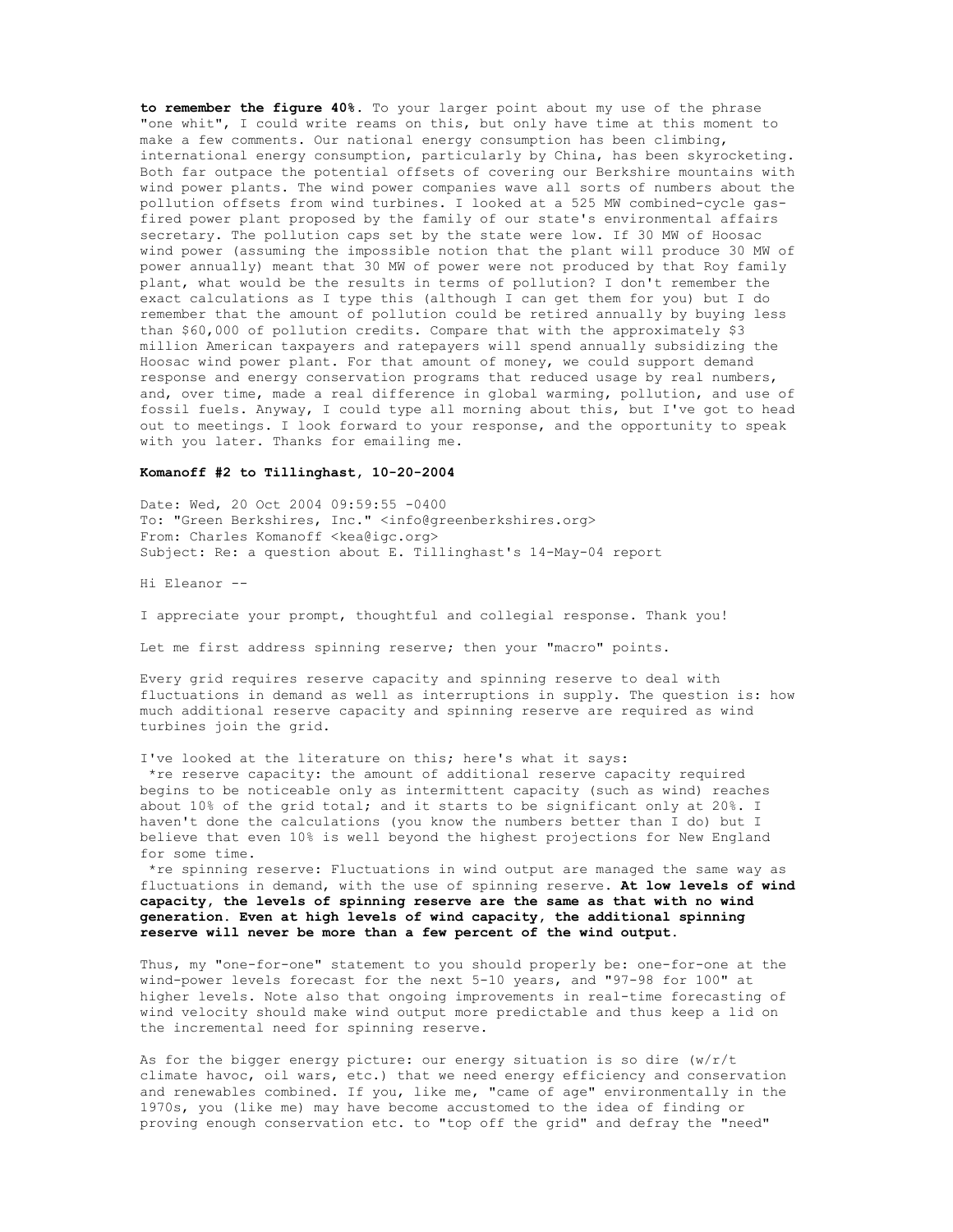for a nuke or coal-fired plant. But the game, if you will, has changed. We need every possible unit of efficiency + conservation + renewables to achieve maximum reduction in the use of fossil fuels. Each wind turbine not built is a missed opportunity to slow climate havoc.

So I return to my main point: each Hoosac turbine means less mining, shipping and combustion of fossil fuels. (And, by the way but importantly, the wind turbines will displace not the new modern gas plants, which are so efficient that they're relatively cheap to run, but rather output of older, dirtier and less efficient oil and/or coal plants.) True, Hoosac can't do anything about the forced replacement of bicycles by cars in China, or continued motorization in the U.S. for that matter. (Though I will argue at some other time that the mass advent of renewable energy in the U.S. might change the "dynamic" of energy use and policy here, with big ripple effects ...)

I have fought those developments with my heart and soul for over three decades and continue to do so. But please let's not let "the perfect be the enemy of the good." The wind turbines will do some good. I hope you will reflect on that good and incorporate it into your balancing of the pluses and minuses of wind power in the Berkshires.

Let me hear back from you again. No rush, but I think this dialogue is good for us both.

Thanks and best wishes,

Charles

### **Tillinghast #2 to Komanoff, 10-26-2004**

Date: Tues, 26 Oct 2004 22:58 -0400 From: "Green Berkshires, Inc." <info@greenberkshires.org> To: Charles Komanoff <kea@igc.org> Subject: Re: a question about E. Tillinghast's 14-May-04 report

Charles, I wanted you to know that I've been under a huge deadline during these past two weeks, ending on Friday, and have been unable to think coherently about anything else. On the few moments when my mind has strayed to other things, I've been thinking about your email, and look forward to responding to it. Thanks for giving me so much thought-inviting information.

## **Komanoff #3 to Tillinghast, 11-18-2004**

Hi Eleanor --

I hope it won't be much longer before you're able to attend to my email of Oct 20, in which I tried to support my core assertion, in my first (Oct 19) email, that essentially each kWh produced by wind power results in one fewer kWh produced from fossil fuels.

Please let me know if you need fresh copies of those emails.

Thanks and best wishes.

-- Charles

#### **Tillinghast #3 to Komanoff, 11-18-2004**

Charles, your emails have been sitting in my inbox, generating guilt at my tardiness, but they have to be lower in my priority list than some other projects on which I'm working. I'm sorry about that. I will get to them as soon as I can. Please bear with me. Thanks so much.

**Komanoff #4 to Tillinghast, 11-22-2004**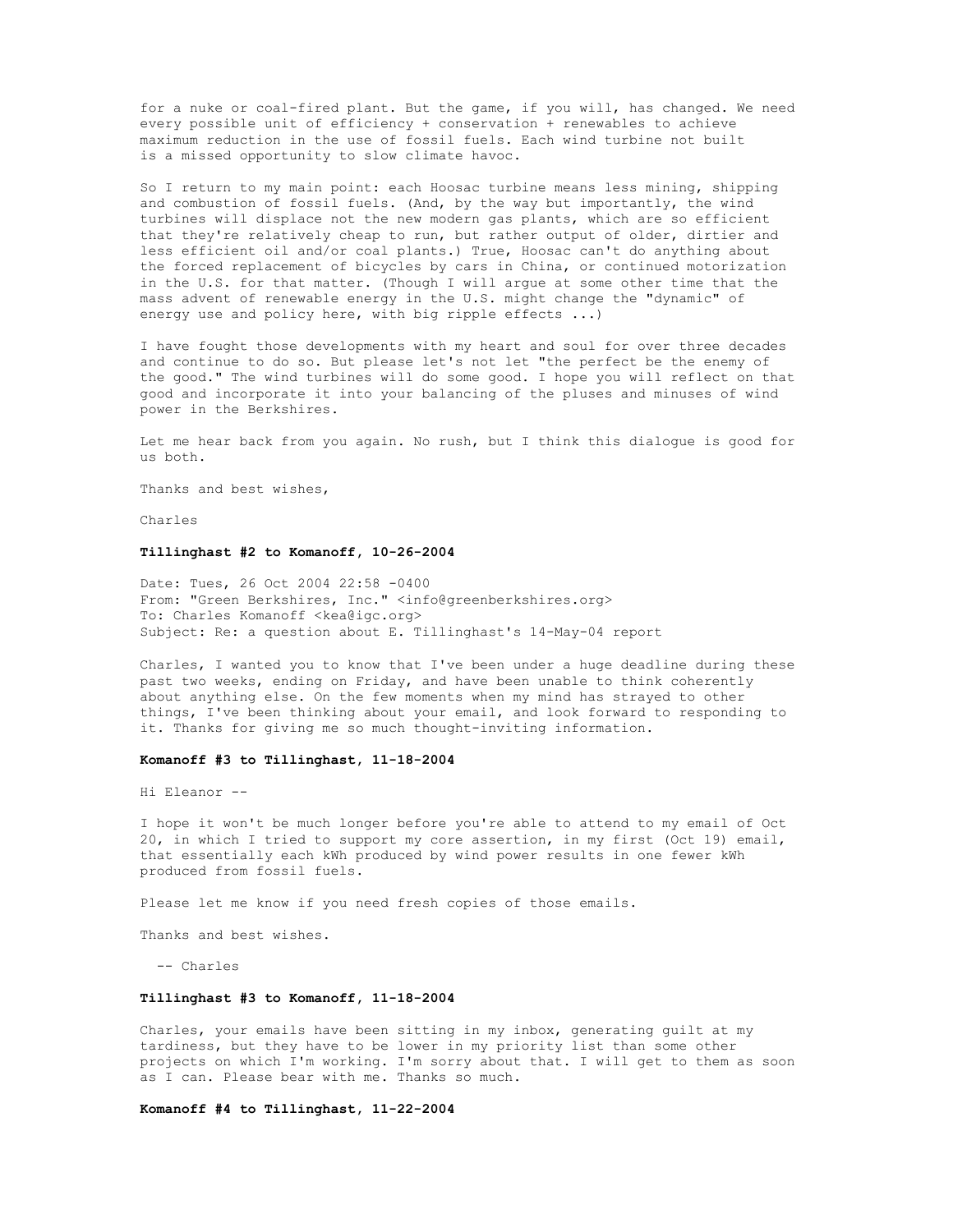Eleanor --

It's been over a month since my two original emails, in which I questioned the validity of the statement in your May report that "... larger goals like reducing global warming, pollution, dependence on fossil fuels ... will not be ameliorated one whit by the construction of these turbines on our mountains."

I understand that you're busy. Me too. I'm concerned, though, that our dialogue is dragging on. I don't want it to peter out without your addressing my challenge to this very important  $-$ - and damning  $-$  statement you have made against the wind turbines.

Please don't feel that I'm asking you to undertake a big research project. It's a fairly straightforward issue, I think. To my knowledge, no opponents of wind power projects (e.g., Cape Wind, the U.K.) are making the claim I'm asking you to defend, or renounce.

Could you please give me a substantive reply by the end of next week -- Dec. 3? I would appreciate that.

Thanks and best wishes -- and happy Thanksgiving.

-- Charles

# **Tillinghast #4 to Komanoff, 11-22-2004**

Date: Mon, 22 Nov 2004 22:00:46 -0500 From: Eleanor Tillinghast <eleanortillinghast@att.net> To: Charles Komanoff <kea@igc.org> Subject: Re: our wind power dialogue

Charles, maybe it's because I've had a long day. But I just got in, read your email, and had to laugh. Excuse me? Yes, reviewing my earlier research and assembling an answer to your "challenge" is a research project. You've already selected an audience for what I thought was a private exchange of emails: Tom Stokes is a friend; I don't know the other person. Who knows who you have blind-copied. So, the short answer is: I don't know who you are, or which audiences you are playing to, or what you intend to do with my answer, so, yes, of course, I take this kind of "challenge" seriously, and if, and when I decide to answer it, I will do so in my own time and way.

#### **Komanoff #5 to Tillinghast, 11-23-2004**

Eleanor --

Yes, I bcc'd Tom, my closest friend and colleague (my first enviro work was w/ him, here in NYC, in 1970), on all my emails to you; and I bcc'd another close friend, one Anne Hansen from Toronto, on my second email, from Oct 20. That's the extent of it. I don't view that as a breach of faith, but will refrain from bcc'ing on this and any further notes. I apologize for the offense.

The fact is that I feel entitled to a substantive reply from you -- just as I feel obligated to reply similarly to anyone who writes me (even, or perhaps especially, from out of the blue) and collegially takes issue with me on a factual point I have presented on a public matter.

Your May 14 position paper is an important document, Eleanor. You made a large, public statement (of some 17,000 words!) on an issue of great importance. Your words carry weight. You have an obligation, I believe, to respond to factual criticisms. And to do so, I would say, in a fairly timely manner.

I'm reminded of old discussions with other anti-nuclear power activists back in the 1970s, when a lot of U.S. electricity was made from oil. I was adamant in asking my colleagues to concede that in some cases, reactors (loathsome though they were otherwise) did actually reduce the use of oil.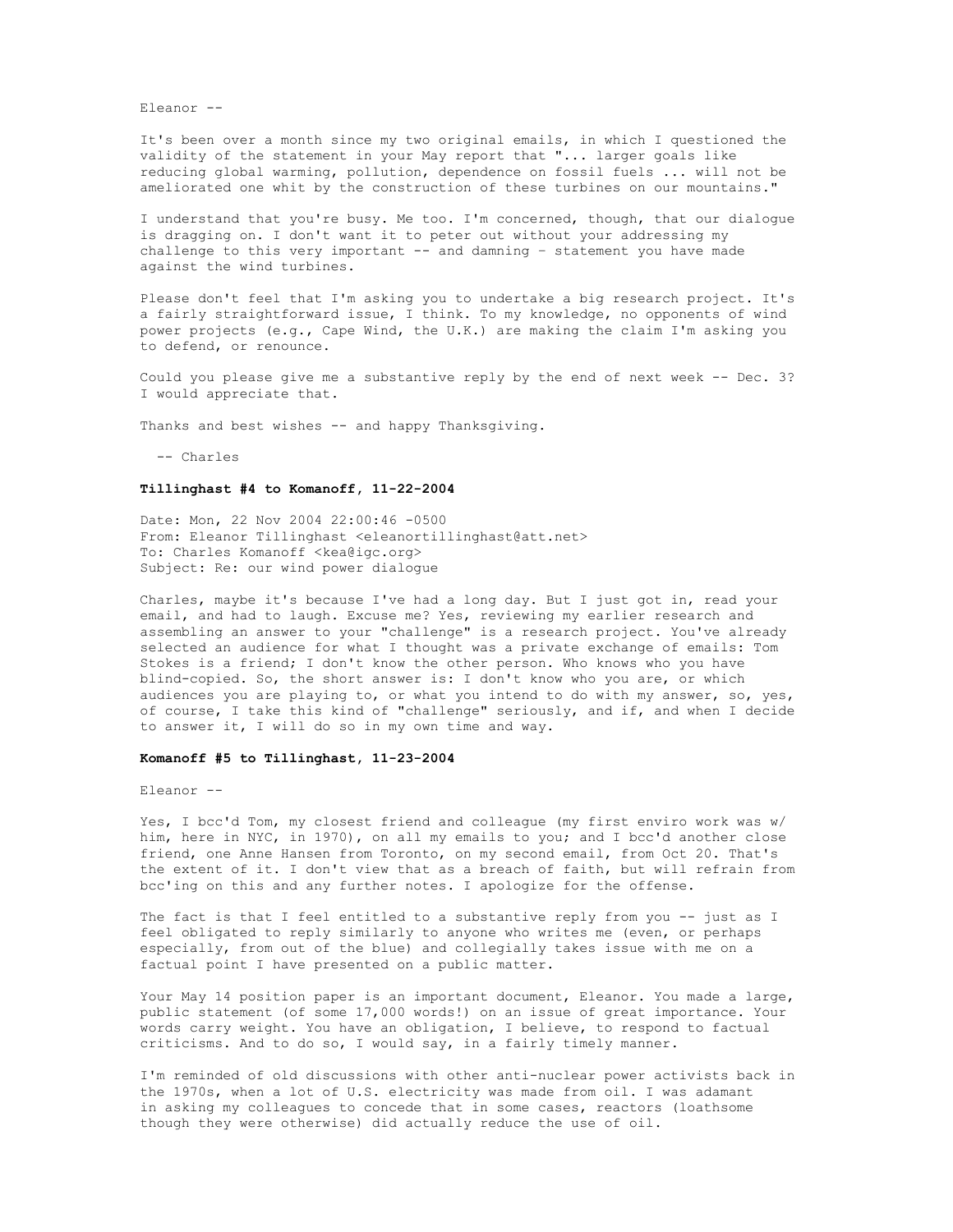Here the debate is not over nuclear power plants but about windmills; and the issue I'm raising (since you did, in your May 14 paper) is dependence on fossil fuels generally. Whether windmills do or don't displace fossil fuels isn't determinative by itself, there's obviously a host of other vital concerns to raise and weigh (as you did in your paper). But we have an obligation to get as many of the facts right as we can.

My concern over your statement stands, and I remain hopeful of getting a substantive reply from you in the relatively near future.

Thanks and best wishes,

Charles

### **Komanoff #6 to Tillinghast, 12-07-2004**

Dear Eleanor

Before writing this, I took a tour of your Web site, www.greenberkshires.org. I found it quite stirring. The photographs are beautiful, and the text and the design are equally evocative. The total effect is gentle yet strong, understated but determined. Whoever composed it (you, I imagine, or a team led by you) clearly has a passion for our natural heritage, along with a sense of clarity and a zest for communicating.

I was particularly struck by the mention of a tulip tree, on the Heritage Trees page. Before me, on my desk, is a framed photograph of a tulip tree at the base of the Palisades cliffs in New Jersey, in parkland not far from the George Washington Bridge. I snapped the photo in the fall of 2001 as part of my healing process from the 9/11 attacks, which took place barely six blocks from my home in lower Manhattan. As I wrote in an essay that was syndicated nationally, my tulip tree came to personify life, struggle, strength; I would be happy to send you a copy.

I infer from your recent silence that you have washed your hands of our correspondence. That disturbs me. I wrote you in good faith, asking you to defend a key claim you advance to support your vocal opposition to the Hoosac wind farm. (I'm referring of course to your assertion in your May 14, 2004 essay, "Wind turbines don't make good neighbors," that "... global warming, pollution, dependence on fossil fuels, and energy consumption ... will not be ameliorated one whit by the construction of these turbines on our mountains.")

That was seven weeks ago. Despite several requests from me, all of them courteous (I would say), you haven't substantively defended your position that wind turbines have zero ameliorative effect on global warming and other harms from fossil fuels. Indeed, since your initial reply, you haven't spoken to the issue at all.

That's not right. All of us in public life have a duty to support the positions we advocate. If we can't do so, don't we owe it to "the opinions of mankind" to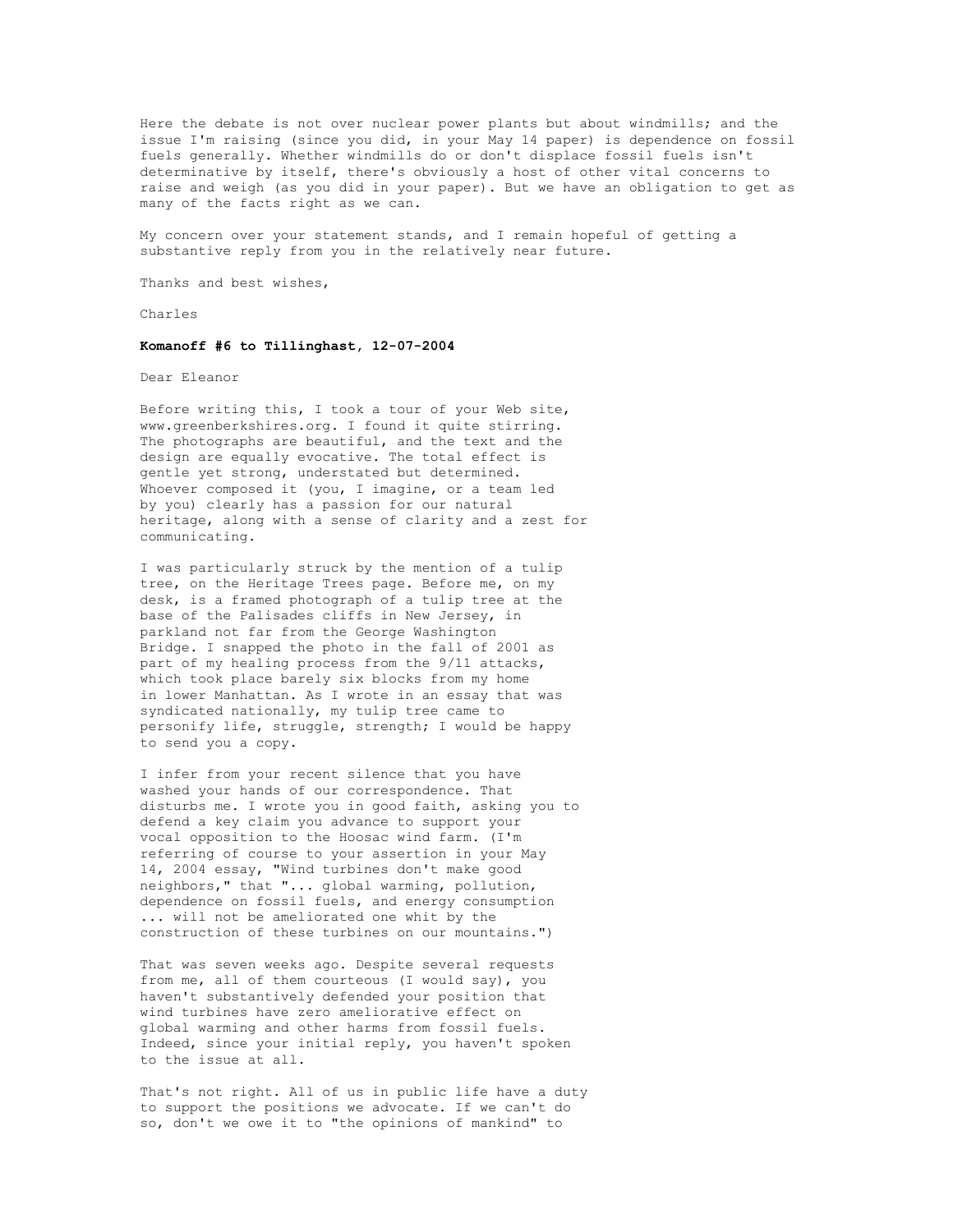amend our positions accordingly? I've built a 34 year career in the environmental movement on this principle, and I expect others wearing the mantle of environmentalism to do the same.

I want to close on a note of sympathy. It's clear from your Web site that the prospect of wind turbines marring the untrammeled landscape of the Berkshires is a painful one for you. It is for me as well. As I mentioned in my initial e-mail, wilderness was my "portal" into the environmental movement, and it is still my personal North Star. There is so little wild nature left, the diminution of any is heartrending. Once I would have fought the Hoosac windmills with all my heart. But today I believe that Earth's need to replace fossil fuels with renewable energy must override even that consideration.

That's my trade-off. You're entitled to yours. But we have to be true to the underlying facts. In that spirit, I ask you, if you can't support your statement, to withdraw it.

Best wishes,

Charles Komanoff

### **Tillinghast #5 to Komanoff, 12-07-2004**

Charles, no I haven't washed my hands of our correspondence. It has helped me refine my thinking, and I refer to it in my mind with some regularity. Periodically, when I come upon a document that I think might interest you (such as the study by the Royal Society of Engineers in London or the E.ON Netz report from Germany), I consider sending it but realize that doing so without writing something in a larger context could seem confrontational, and I have enough fights underway without creating or exacerbating one with you. **I simply haven't had time to do the research and writing that your concerns demand. I'm in the midst of writing three op-ed pieces (and will be sure to forward them to you) with footnotes, that will be posted on the GreenBerkshires.org website.** I wish I had 100 hours in the day. I work more than full time on this and am scrambling as best as I can to work through the regulatory processes (which demand huge amounts of time and money, thus fundraising) and to get information out to people. I was frosty in my last email to you, but much of that was because I was truly exhausted, and didn't need another challenge at that moment. That's not my nature, and I do hope to respond to you at some point, either by elaborating on my position in an op-ed, or through an email to you.

#### **Komanoff #7 to Tillinghast, 12-07-2004**

Date: Tue, 07 Dec 2004 22:56:22 -0500 To: Eleanor Tillinghast <eleanortillinghast@att.net> From: Charles Komanoff <kea@igc.org> Subject: Wind power and "the grid"

Hi Eleanor --

I was glad to get your e-mail replying to mine from this morning.

You mentioned a study by the Royal Society of Engineers in London and an E.ON Netz report from Germany. I found nothing of substance from the RSE -- just a series of disjointed posts. But I did track down a German report, at http://www.eon-netz.com/, a 16-p. pdf doc, "Wind Year 2003, An Overview," which is probably the one you had in mind. (By the way, the oddly named E.ON Netz appears to be an electric utility operating in Germany's Schleswig